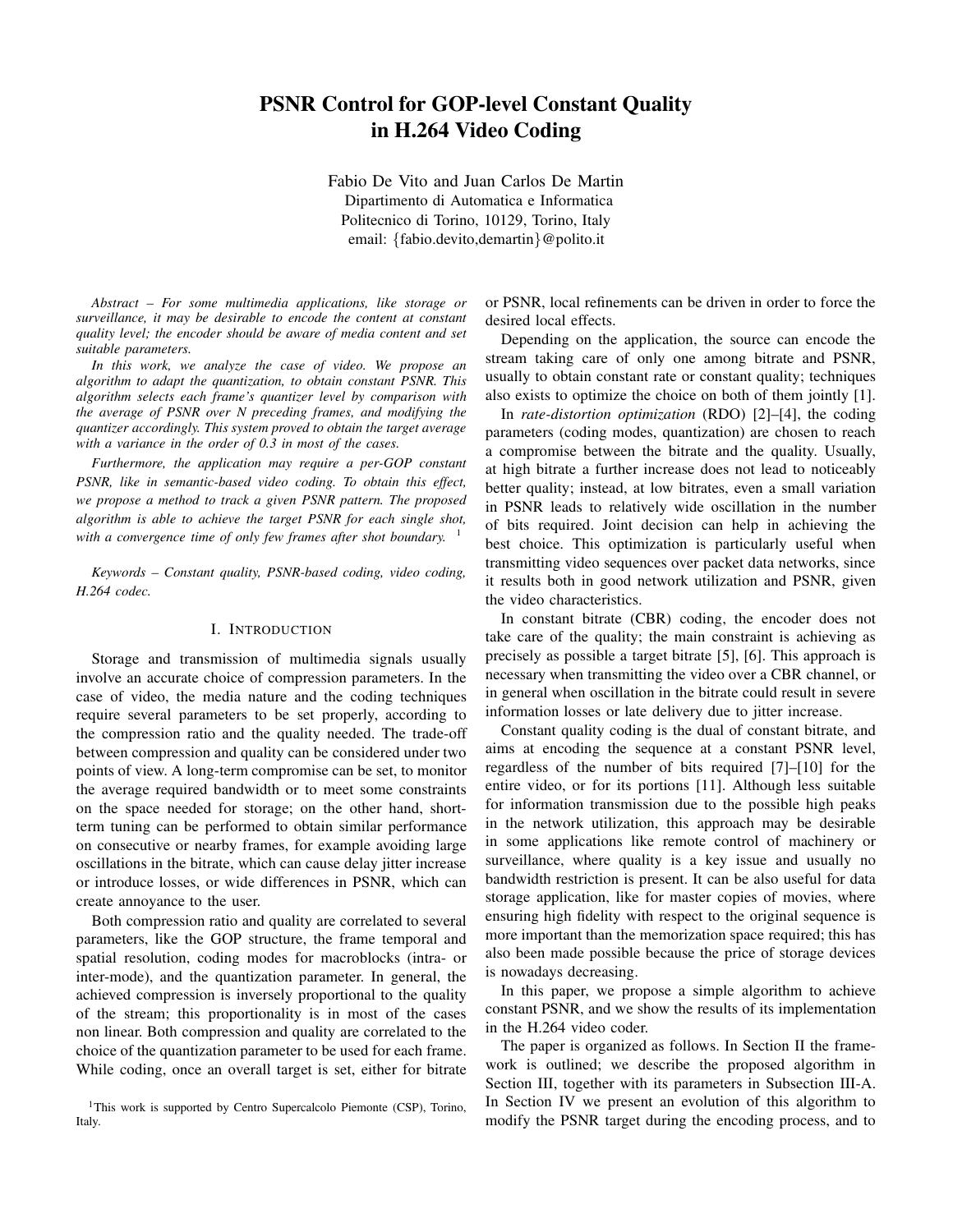track a given quality pattern; results are discussed in Section V and conclusions are drawn in Section VI.

### II. BACKGROUND

To obtain a nearly-constant video quality (in the following, we will refer to this as *CPSNR*), a very simple approach may be considered setting a constant quantization parameter (*QP*). The main issue in achieving constant PSNR by means of a fixed QP parameter is represented by the lack of uniformity in the sequence content; the same quantizer level can lead to different PSNR's indicators if applied to different frames. Video streams are usually stationary for runs of frames, which are often referred as *shots*; this does not necessary mean that the video content remains the same or similar, but that all of the frames within a shot have some common characteristics of detail level and amount of movement. This is to say, usually a nearly constant PSNR can be obtained using a fixed QP, if this approach is restricted to each run of frames. With lower probability the same QP will produce the same effect on PSNR for different shots. If, at constant QP, the quality changes significantly (i.e., the difference is wider than a given threshold), there are high chances that the video content is changing as well, and a new shot is beginning.

Given this behavior, whenever a noticeable change in the PSNR is obtained with respect to the average of a certain number of previous frames, it can be useful to modify the quantization parameter by a given number of steps, to ensure the desired quality for the new content characteristics, therefore adapting to the video content; if the new QP is chosen wisely, the PSNR of the next frame will be closer to the target value.

Several approaches can be employed to obtain this adjustment. One of them consists in re-encoding the same frame for which the PSNR revealed to be far from the target, using a different quantization at each iteration; the operation can be repeated until no further enhancement is detected. This solution will ensure the narrowest oscillations around the desired value. Conversely, it will require in some cases several encodings for the same frame, so increasing the computational complexity, in particular at shot boundaries.

Another feasible approach is based on the observation of the past PSNR history; at each frame coding, the target value is compared with the average of the PSNR of the last  $N$  frames, and if the difference is higher than a fixed threshold, the quantization parameter should be changed. This will produce wider oscillations with respect to the previous approach, but the computational complexity of the control routine will be negligible.

The algorithm we propose in this work follows this technique. It adapts QP on a per-frame basis, so ensuring fast convergence, and it is tunable to allow different trade-offs between convergence speed and the amplitude of oscillations around the target PSNR value.

The key quantities we will provide to show the algorithm behavior are the average  $\mu$  and the variance  $\sigma^2$  of the PSNR's within each sequence.

### III. IMPLEMENTATION OF THE PSNR CONTROL

The encoder typically saves internally some statistics on the last frame coded; at the end of each frame, we update the average of the last N PSNR values. Before starting each new frame, we compare this average with the target PSNR value. If the difference is below a given threshold  $\Delta$ , then the next frame will be coded using the same quantization parameter as the previous one:

$$
\left| \frac{1}{N} \sum_{i=-1}^{-N} PSNR_{j-i} - T \right| \leq \Delta \Rightarrow QP_j = QP_{j-1} \quad (1)
$$

where  $j$  is the index of the next frame that will be coded, and  $T$  is the target PSNR. In case the difference is larger than the threshold, the following frame will be coded at higher or lower QP, depending on whether the difference is positive or negative.

$$
\left| \frac{1}{N} \sum_{i=-1}^{-N} PSNR_{j-i} - T \right| > \Delta \Rightarrow QP_j = QP_{j-1} + \delta; \quad (2)
$$

 $\delta$  is given by:

$$
\delta = \pm \min \left\{ \left[ \gamma \left| \frac{1}{N} \sum_{i=-1}^{-N} PSNR_{j-i} - T \right| \right], K \right\} \tag{3}
$$

where [x] denotes the integer part of x and  $K \in \mathbb{N}^+$ . The sign of this quantity is the same of the difference between the average PNSR of last frames and the target  $T$ . The effect of this approach is an increase of QP if the average is higher than the target (so coding at lower quality), or a decrease in the opposite situation, so increasing the PSNR. The maximum correction width is ruled by the parameter  $K$ , which limits the number of quantization steps to move up or down, preventing the algorithm from being excessively aggressive and reacting with large variations to local effects. The parameter  $\gamma$  is introduced as a scaling factor, and may depend on the particular sequence. The effect of parameters selection (N,  $\Delta$ ,  $\gamma$  and K) will be discussed in the following.

### *A. Algorithm parameters*

The proposed algorithm behavior can be modified if the following parameters are changed:

- $\Delta$ , the difference threshold after, which QP is adjusted;
- *N*, the number of previous frame used to compute the average for comparison;
- $\gamma$ , the slope of the dependency of QP on PSNR;
- *K*, the maximum correction in the quantization parameter.

We will describe the effects of changing each one of these parameters, showing in the results for a target PSNR of 36 dBs and sequence *Foreman*. In the following, all the sequences we will refer to are intended as QCIF format, 30 frames per second with GOP size of 30 frames and no B-frames used.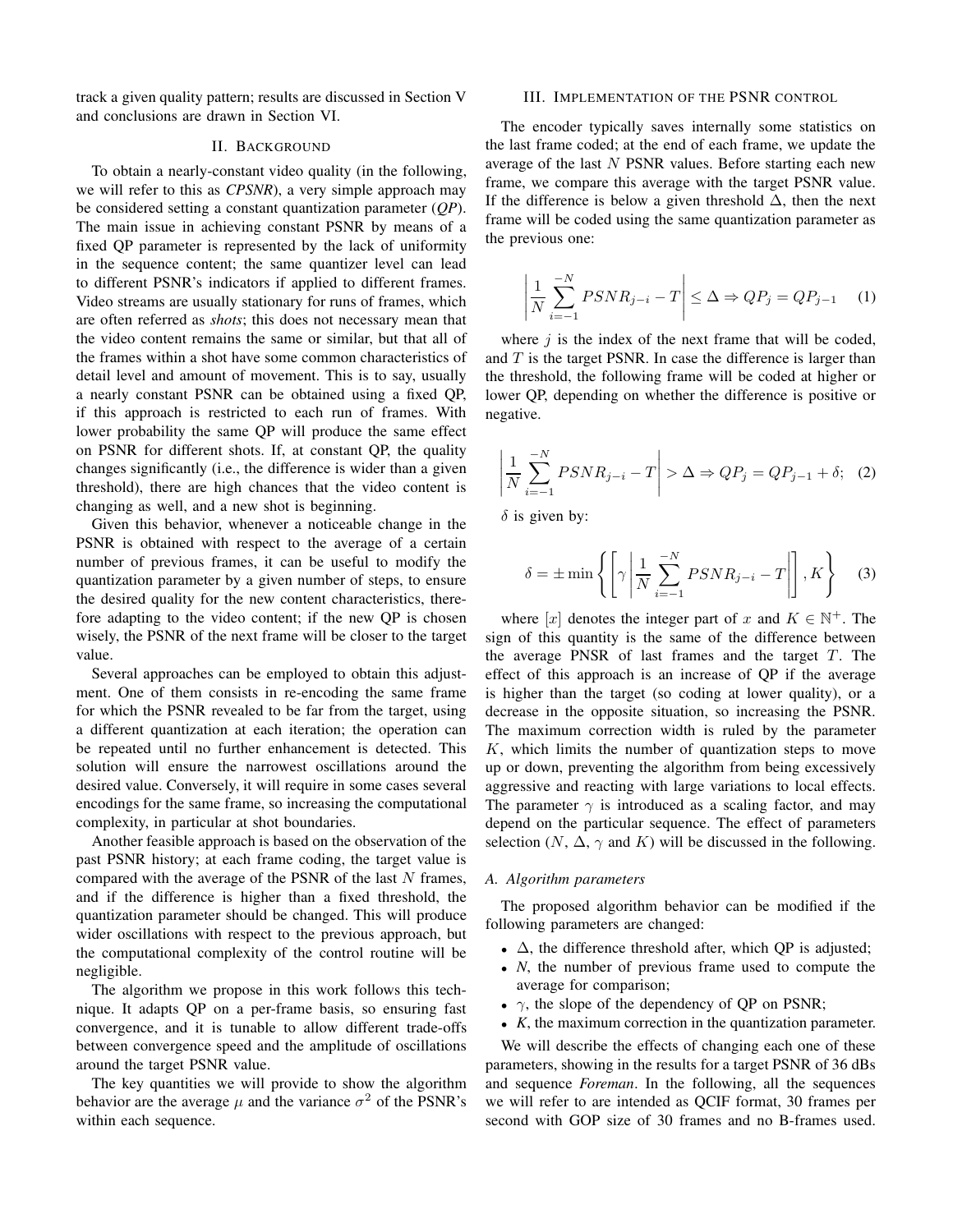TABLE I AVERAGE AND VARIANCE OF PSNR VERSUS  $N; \Delta = 1, \gamma = 0.7, K = 3.$ 

| Parameter | <b>PSNR</b> |      |
|-----------|-------------|------|
|           | $\mu$       |      |
|           | 35.73       | 0.16 |
| 2         | 35.76       | 0.14 |
| 3         | 35.92       | 0.13 |
| 4         | 36.04       | 0.33 |
| 5         | 36.22       | 0.22 |
| 6         | 36.20       | 0.33 |



Fig. 1. Temporal evolution of the PSNR with  $N = \{1, 3\}$ ;  $\Delta = 1$ ,  $\gamma = 0.7$ ,  $K = 3$ , sequence *Foreman*.

Anyway, the usage of B-frame is allowed without any further modification to this algorithm.

Table I shows how the average and variance of the PSNR evolve when the window length  $N$  is increased; the variance decreases up to  $N = 3$ , then increases again.

Increasing the number of frames on which the average is computed gives a better estimate of the sequence characteristics in the near past, hence the smaller variance. If  $N$  is small, and for any reason a frame results in a PSNR far from the target, then the algorithm will react immediately; if that frame was not the beginning of a new shot but only an isolated case, then this reaction was useless. On the other hand, if  $N$  is big, when a new shot begins, the reaction time is slow due to the time needed to replace values in the memory. If the average is far from the target, it will become closer slowly after at least a number of frames equal to the length of the window used for average computation, provided that the sequence characteristics remain stationary and do not change again in few frames. Figure 1 shows the oscillations of the algorithm for  $N = 1$  and  $N = 3$ .

For the following experiments, we will set  $N = 3$  as best choice.

Table II shows how the threshold  $\Delta$  modifies the performance of the algorithm. In this case, the variance minimum is reached in the region around 1.1.

TABLE II AVERAGE AND VARIANCE OF PSNR VERSUS  $\Delta$ ;  $N = 3$ ,  $\gamma = 0.7$ ,  $K = 3$ .

| Parameter | <b>PSNR</b> |            |
|-----------|-------------|------------|
| Л         | $\mu$       | $\sigma^2$ |
| 0.1       | 35.87       | 0.18       |
| 0.3       | 35.87       | 0.18       |
| 0.5       | 35.87       | 0.18       |
| 0.7       | 35.87       | 0.18       |
| 0.9       | 35.98       | 0.28       |
| 1.1       | 35.77       | 0.14       |
| 1.3       | 35.36       | 0.15       |
| 1.5       | 35.53       | 0.28       |

TABLE III AVERAGE AND VARIANCE OF PSNR VERSUS  $K; N = 3, \gamma = 0.7, \Delta = 1.$ 

| Parameter | <b>PSNR</b> |      |
|-----------|-------------|------|
|           | u           |      |
|           | 35.92       | 0.13 |
|           | 35.92       | 0.13 |
|           | 35.92       | 0.13 |

When  $\Delta$  parameter is small, the algorithm reacts even to small differences between the average and the target. Since the quantizer can be only moved among integer numbers and the effect of a single unit variation in QP may result in a PSNR change in the order of 0.2 to 0.3 dBs, then small values of ∆ may force useless and wide oscillations. Conversely, high values of  $\Delta$  push the algorithm not to react even when noticeable PSNR deviation is present. In the following, we will assume a value of  $\Delta = 1$  as best choice.

Other parameters that can influence the performance of this algorithm are the ones involved in Formula (3), even if their effect is less evident as the ones previously presented.

Table III present the behavior when the parameter  $K$  is changed. Its effect is minimal, yet we leave it in our formulation to allow prevention of excessively wide reactions. The choice for further experiments in this study is  $K = 3$ .

Table IV shows the last parameter,  $\gamma$ . This parameter represents the slope of the relation between changes in QP and changes in PSNR. This scaling factor has the smallest values of  $\sigma^2$  in the region between 0.7 and 1.1.

As a result of this parameter test, we indicate the setting

$$
\begin{cases}\nN = 3 \\
\Delta = 1 \\
\gamma = 0.7 \\
K = 3\n\end{cases}
$$

as our choice to perform further experiments in this study.

## IV. TRACKING A GIVEN PSNR PATTERN

For some particularly stationary sequences, the proposed approach shows the same performance of a constant QP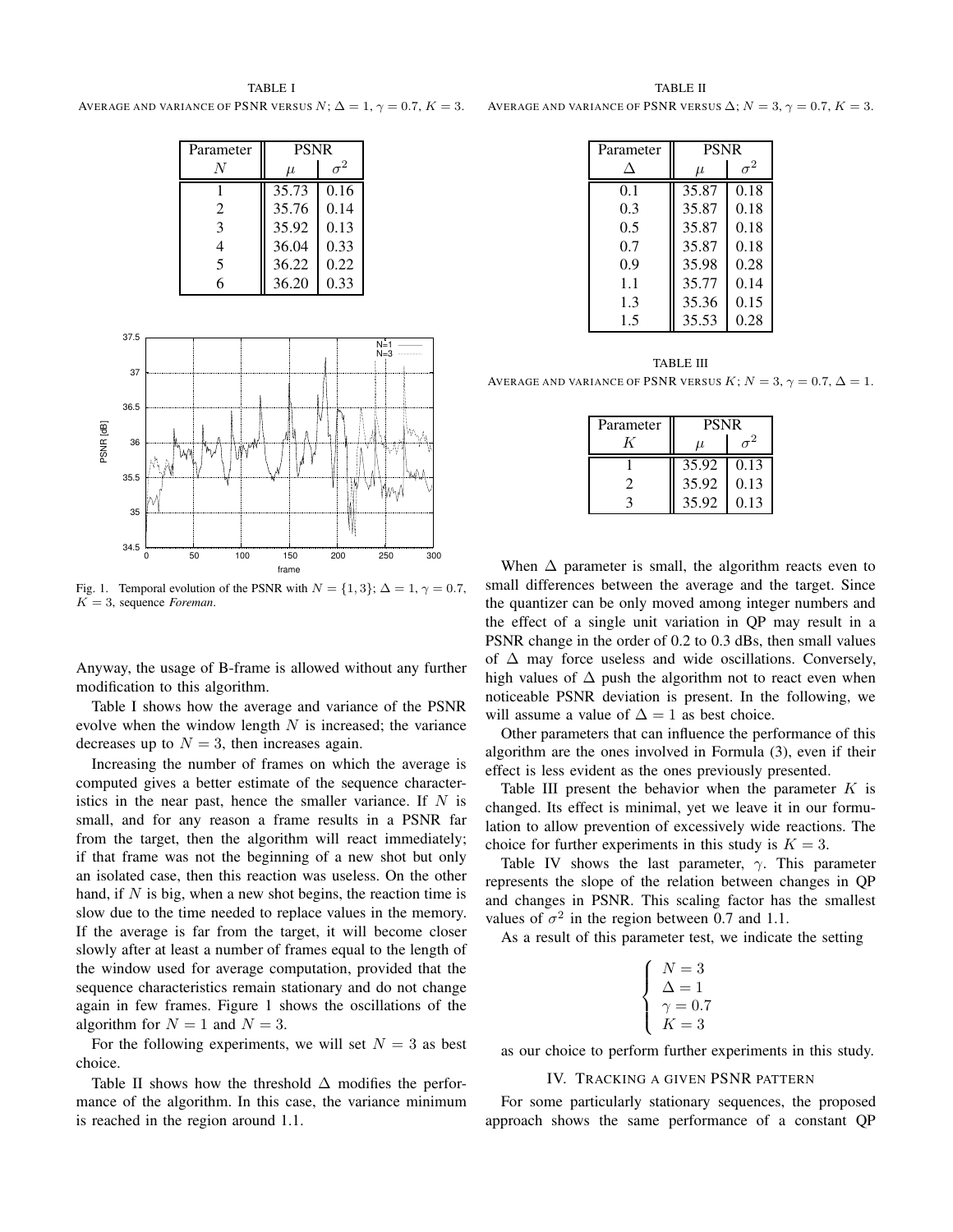TABLE IV AVERAGE AND VARIANCE OF PSNR VERSUS  $\gamma$ ;  $N = 3$ ,  $K = 3$ ,  $\Delta = 1$ .

| Parameter | <b>PSNR</b> |            |  |
|-----------|-------------|------------|--|
|           | $\mu$       | $\sigma^2$ |  |
| 0.1       | 35.95       | 0.16       |  |
| 0.3       | 35.95       | 0.16       |  |
| 0.5       | 35.76       | 0.23       |  |
| 0.7       | 35.87       | 0.13       |  |
| 0.9       | 35.84       | 0.13       |  |
| 1.1       | 35.85       | 0.14       |  |
|           |             |            |  |
| 2         | 34.93       | 0.27       |  |



Fig. 2. Temporal evolution of PSNR for sequence *Foreman*, using different coding control approaches; target is 36 dBs.

solution; the advantage is that with our scheme we do not need to know the suitable quantizer level for the sequence, since it will converge to that value in few frames. Figure 2 and Figure 3 show the PSNR obtained using both the proposed approach and a fixed quantization parameter. For sequence *Foreman*, it is evident the advantage of the proposed algorithm over the simple constant-QP solution, since the latter would not perform well in the second half of the video. For *Tempete* the two curves are coincident; after a starting convergence time the proposed algorithm converges to the best QP and continues with narrow oscillations until the end.

Fast adaptivity can be useful if the user does not desire a uniform PSNR level for the entire sequence. If the video is segmented into shots, and each shot is assigned a value of semantic importance chosen among a set of predefined levels, then the user can map each level to a given PSNR according to his preference. For example, in sports video, it is possible to define two semantic levels, i.e., action or not action. The user can decide to receive action shots encoded at a given PSNR, say 37 dBs, and the remaining shots at a lower quality, for example at 30 dBs. This approach is general and it is possible in principle to require a different PSNR value for each shot; the convergence capability of the algorithm will take care of



Fig. 3. Temporal evolution of PSNR for sequence *Tempete*, using different coding control approaches; target is 36 dBs.



Fig. 4. PSNR versus QP used for switching capability implementation; sport video curve and proposed approximation.

obtaining the desired PSNR.

At each change in the requested video quality, the convergence speed could be slow if the difference with the average of previous frames' PSNR is wide; this is because the algorithm will start encoding the first frame in the shot at the QP of the last frame in the preceding shot. To speed up this convergence, at each new request, the starting QP is recomputed to a value approximatively suitable for the new PSNR; the precision of this mapping is only relatively important, since it will also depend on the particular video content. The effect should be moving the QP in a suitable region for the PSNR required for the new shot, and then leaving further precision to be achieved by the convergence routine. Collecting statistics, a simple and linear formula to determine this working point resulted to be

$$
PSNR(QP) = 59 - 0.7 \cdot QP \tag{4}
$$

which is also shown in Figure 4, together with a curve computed for a soccer match video.

From Formula (4), it is possible to compute the starting QP for each shot as: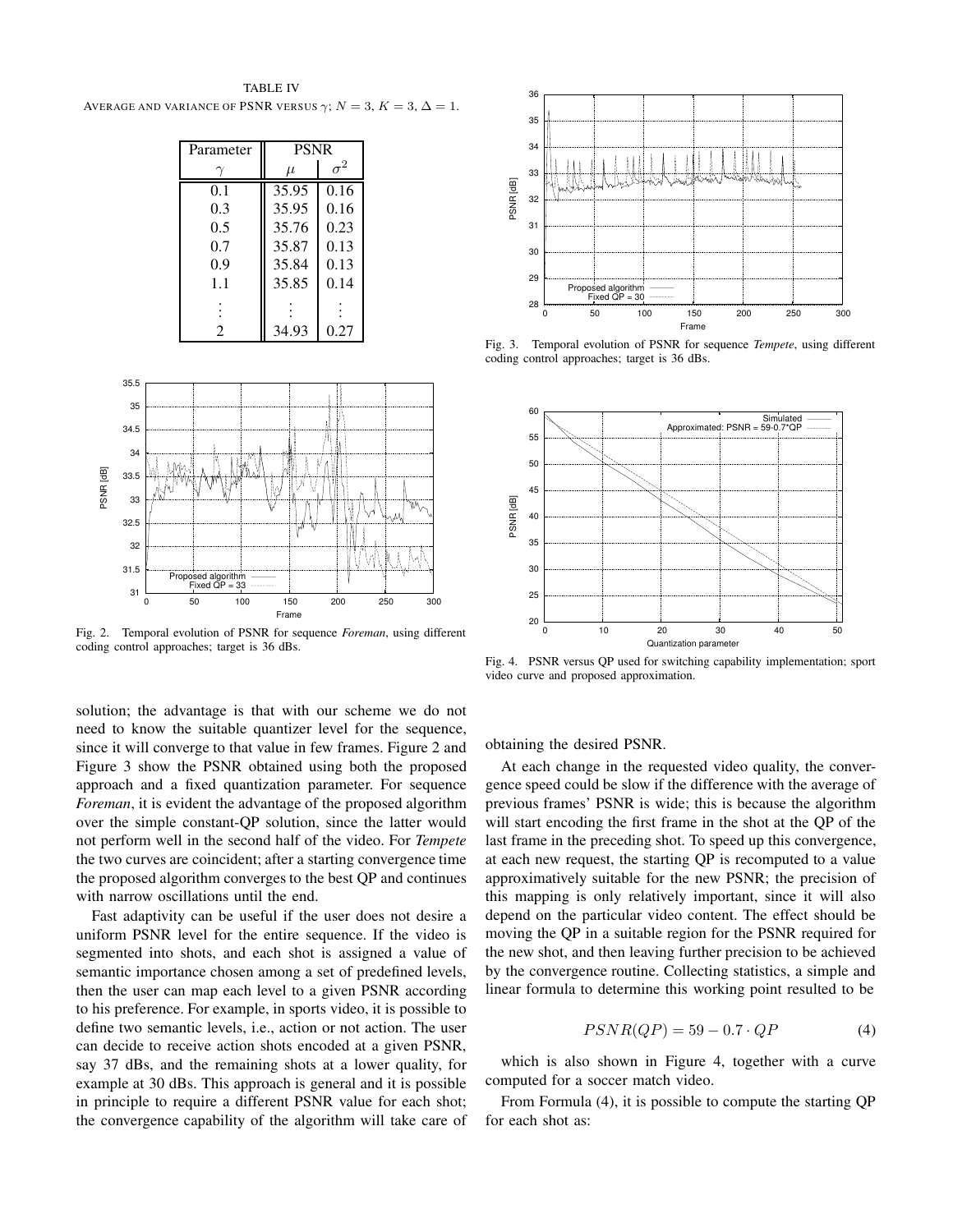

Fig. 5. Distributions of PSNR for sequence *Foreman*, using different coding control approaches.

## TABLE V

PERFORMANCE OF THE PROPOSED ALGORITHM COMPARED TO CONSTANT QP APPROACH; A TARGET OF 33 DBS IS REQUESTED

| Sequence | Constant    | value | <b>PSNR</b> |      |
|----------|-------------|-------|-------------|------|
|          | parameter   |       | $\mu$       |      |
| foreman  | <b>PSNR</b> | 33 dB | 33.07       | 0.24 |
|          | OΡ          | 33    | 33.09       | 0.91 |
| tempete  | <b>PSNR</b> | 33 dB | 32.66       | 0.25 |
|          | OΡ          | 30    | 29.85       | 0.25 |

$$
QP(PSNR) = \frac{59 - PSNR}{0.7}.
$$
\n<sup>(5)</sup>\n<sup>(5)</sup>

## *A. Constant PSNR*

As stated in Section IV, constant quality can be easily obtained for stationary sequences, provided that the correct quantization parameter is somehow known. This is not true for non stationary videos like *Foreman*. In this case, using a constant quantization parameter leads to lower quality in the second part of the sequence, which contains high motion. In Figure 5 we show the distributions of PSNR's obtained for this sequence with a constant QP equal to 33 and with our adaptive approach.

The distribution obtained with constant QP is formed by two peaks, the one on the right belonging to the first (stationary) part, the second coming from the last high-motion frames, where the same quantizer level results in poorer quality. The distribution obtained with the proposed approach shows instead a single peak, centered in the desired target PSNR and with a variance of 0.34 as also reported in Table V.

In the same Table, results for sequence *Tempete* are also reported, showing the substantially similar performance of the two approaches for this kind of sequences. Interestingly, the requested 33 dBs are obtained with QP = 33 for *Foreman* and  $QP = 30$  for *Tempete*, confirming that the suitable QP

#### TABLE VI

PERFORMANCE (MEAN AND VARIANCE) OF THE PROPOSED ALGORITHM FOR DIFFERENT SEQUENCES AND DIFFERENT REQUESTED PSNR'S: THE OUTPUT AVERAGE BITRATE IS ALSO INDICATED.

|          | PSNR [dB] |          |            | Bitrate |
|----------|-----------|----------|------------|---------|
| Sequence | Requested | Obtained |            | [kbps]  |
|          |           | $\mu$    | $\sigma^2$ |         |
| foreman  | 30        | 29.93    | 0.22       | 49      |
|          | 33        | 33.07    | 0.24       | 91      |
|          | 36        | 35.92    | 0.13       | 166     |
| tempete  | 30        | 29.85    | 0.25       | 136     |
|          | 33        | 32.66    | 0.25       | 266     |
|          | 36        | 35.84    | 0.23       | 495     |
| paris    | 30        | 30.14    | 0.25       | 61      |
|          | 33        | 32.52    | 0.11       | 93      |
|          | 36        | 35.69    | 0.09       | 156     |
| news     | 30        | 29.78    | 0.61       | 29      |
|          | 33        | 33.31    | 0.39       | 53      |
|          | 36        | 36.15    | 0.29       | 85      |
| table    | 30        | 29.70    | 0.36       | 44      |
|          | 33        | 33.15    | 0.22       | 82      |
|          | 36        | 36.14    | 0.17       | 162     |

cannot determined a priori without knowledge of the content.

Table VI compares the performance of the proposed algorithm for five sequences at three different target PSNR values.

The main parameter of this table, the variance  $\sigma^2$ , is in the majority of the cases below 0.3, showing that the proposed quality control algorithm is able to achieve the desired value with limited oscillations; typically the widest one is on the first frame of each GOP.

For comparison, for sequence *Foreman*, a variance of 0.22 is achieved at nearly 30 dBs, equivalent to a standard deviation  $\sigma = 0.46$ ; for the same sequence the approach of [10] reveals  $\sigma = 1.33$ , nearly three times the one obtained with our approach.

## *B. Tracking PSNR*

The control routine structure allows changing the desired value of PSNR at shot boundaries. In principle, it is possible to change it at every I-frame. We will now present results on the ability of this algorithm to track a given per-GOP PSNR, switching among widely different values. The proposed pattern is reported in Figure 6, along with the per-frame PSNR obtained with two test sequences.

In this setting, changes occur every two GOPs. It is possible to notice the oscillations around the target value, especially on I-frames, and the high speed of convergence at shot boundaries.

When working at constant PSNR, the bitrate obtained is unconstrained. This effect is shown in Figure 7, where the bitrate obtained while tracking the quality pattern of Figure 6 is shown.